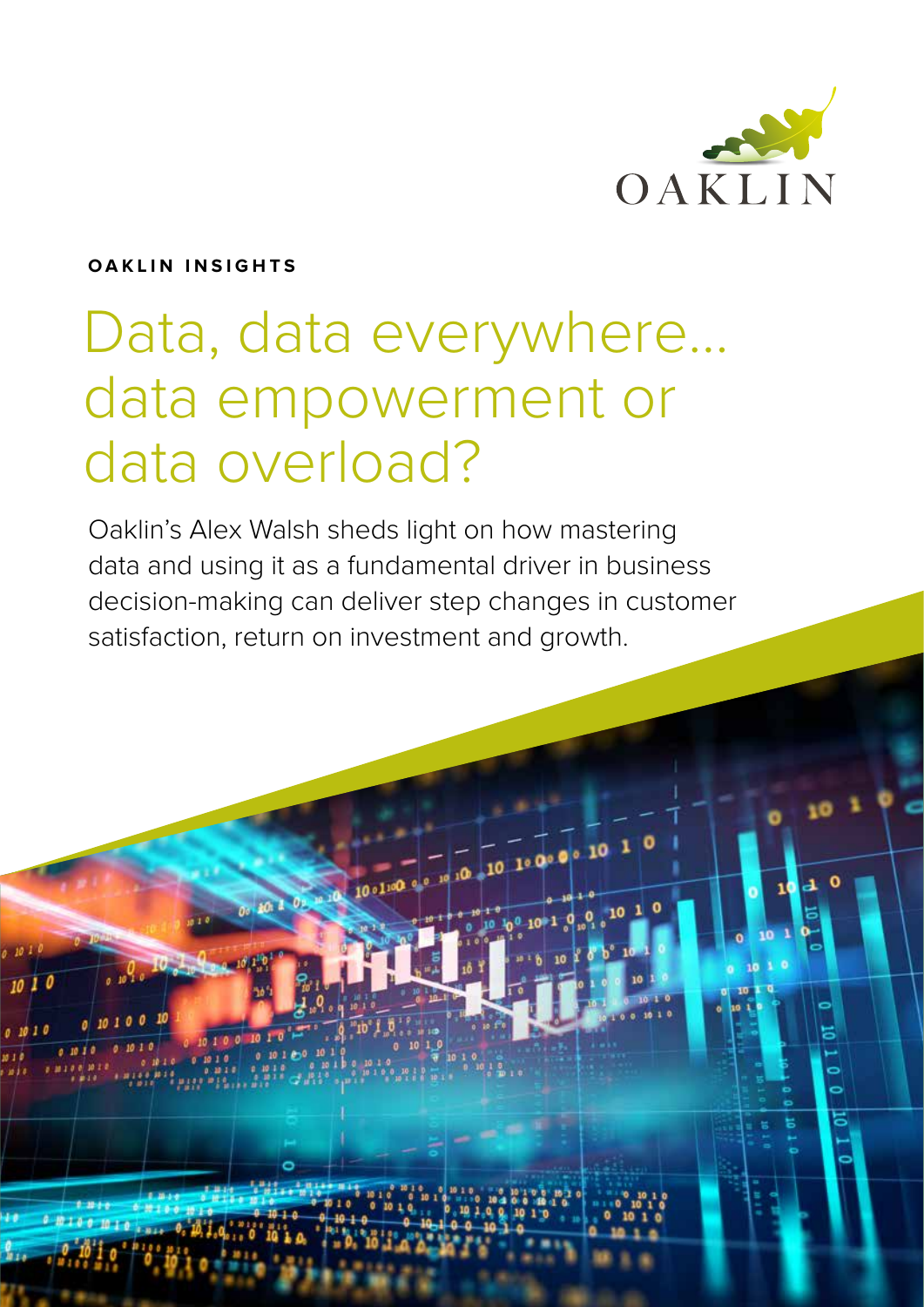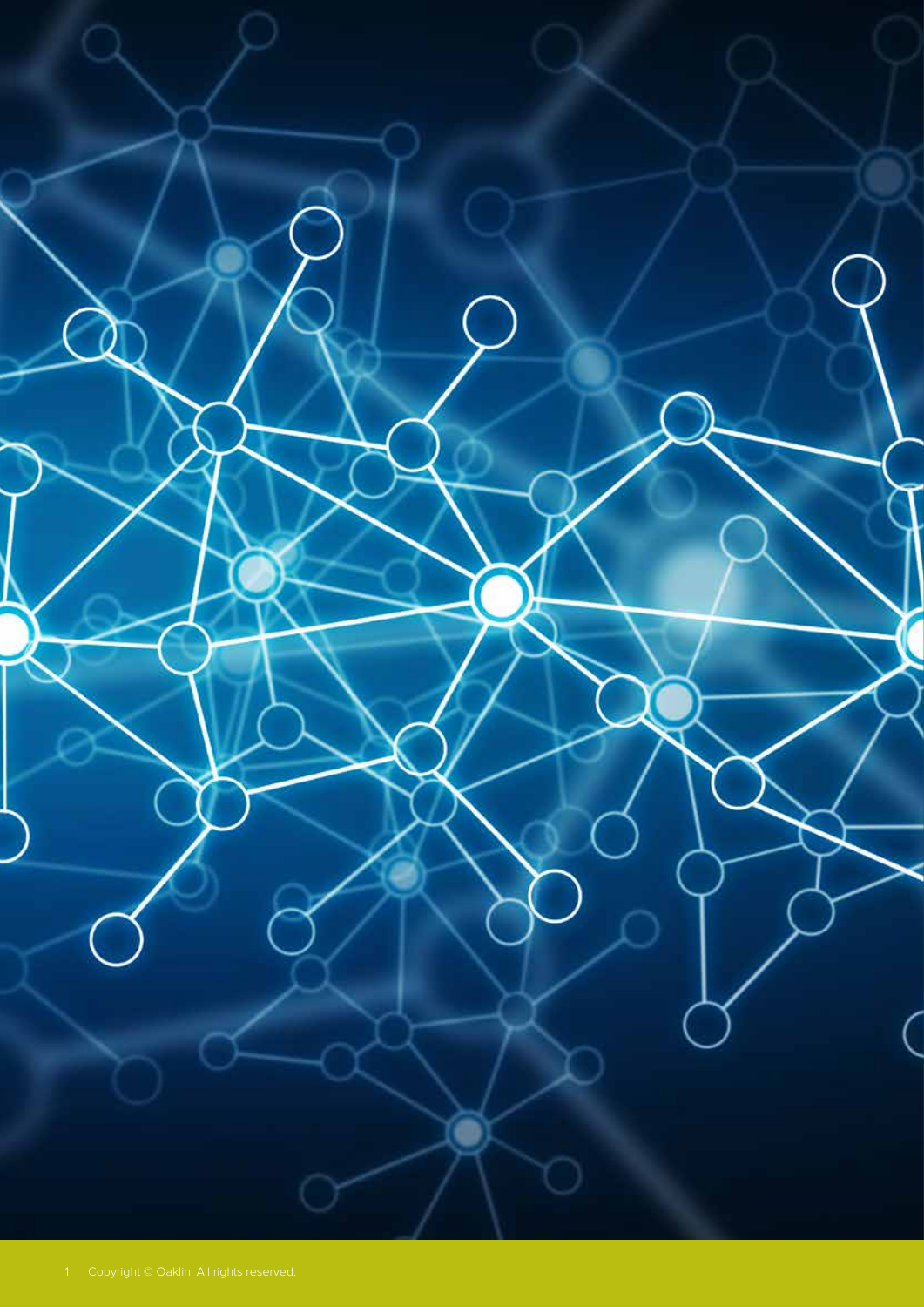Data is generated everywhere. Every purchase; every mouse click; every 'like'; every product movement. Information can be collected and analysed at almost every point in the customer lifecycle and subsequently actioned to improve both customer and employee engagement.

Traditionally, business leaders have been (and still are) primarily concerned about technical aspects of data collection. This is understandable given the complexity of data silos and legacy systems. However, although this is an important and consequential task, it should no longer take centre stage.

Rather, at Oaklin, we believe that C-suite executives should focus greater attention on the effective management and utilisation of existing datasets; and on positioning data as the driving force behind intelligent decision-making. Building a sophisticated data analytics capability is undoubtedly a key step on this journey; but this can only be done effectively with a clear, cross-functional understanding of how data contributes (or should contribute) to the wider business strategy. This requires a significant cultural shift for many organisations.

In this Insight, we explain how to build a culture of data-based decision-making across your entire organisation. In our opinion, data analytics should permeate almost every business function, from customer experience and sales to supply chain, marketing and operations. Once it does, you will be able to make better-informed decisions; accelerate change; and place efficiency, innovation and growth at the heart of your organisation's agenda – which is essential to outperform rivals in highly-competitive marketplaces.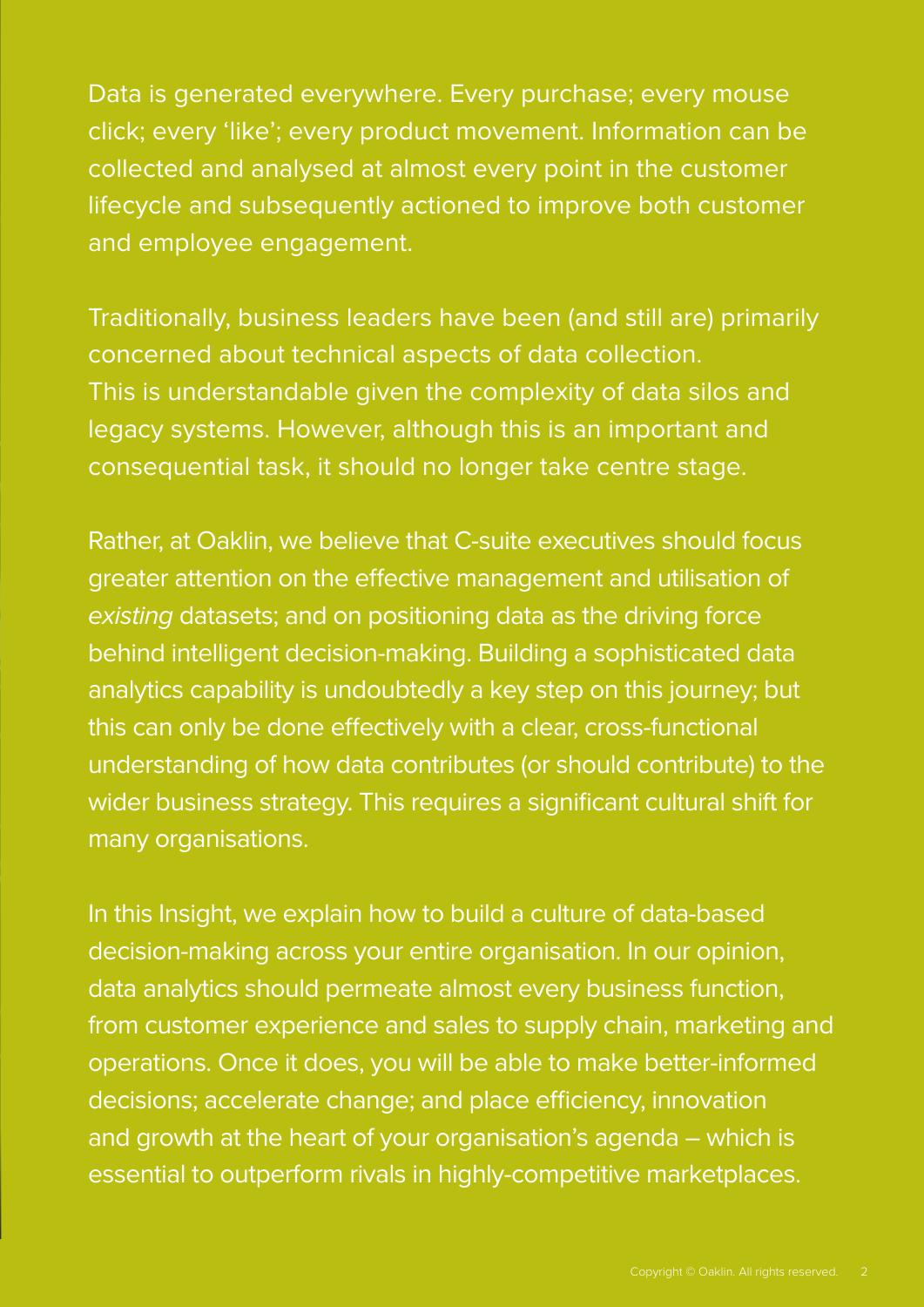DATA, DATA EVERYWHERE

16,500

### Evolution of data management

Data management has evolved significantly since the days of large data warehouses and high-level management information. Over the past five years, many businesses have invested significant resources in the purchase, refinement and analysis of operational, financial and customer data – often coined "big data".

In due course, these data sets have become so large and complex that most traditional data processing software has proved unable to manage them. As a result, global business investment in specialist data analytics capabilities has grown exponentially, and is expected to surpass \$200 billion per annum by 2020.<sup>1</sup>

In recent years, there has also been a notable change in the way that data is stored. Data has typically been retained in highly-structured, tracked environments – analogous to storage in a giant warehouse – but this approach has become outdated. In this analogy, every item is boxed and housed on numbered pallets; on rows of shelves; within a specific, predefined area. While this was initially effective, the rapid growth of data sets means that, in many instances, the original map or scheme for data categorisation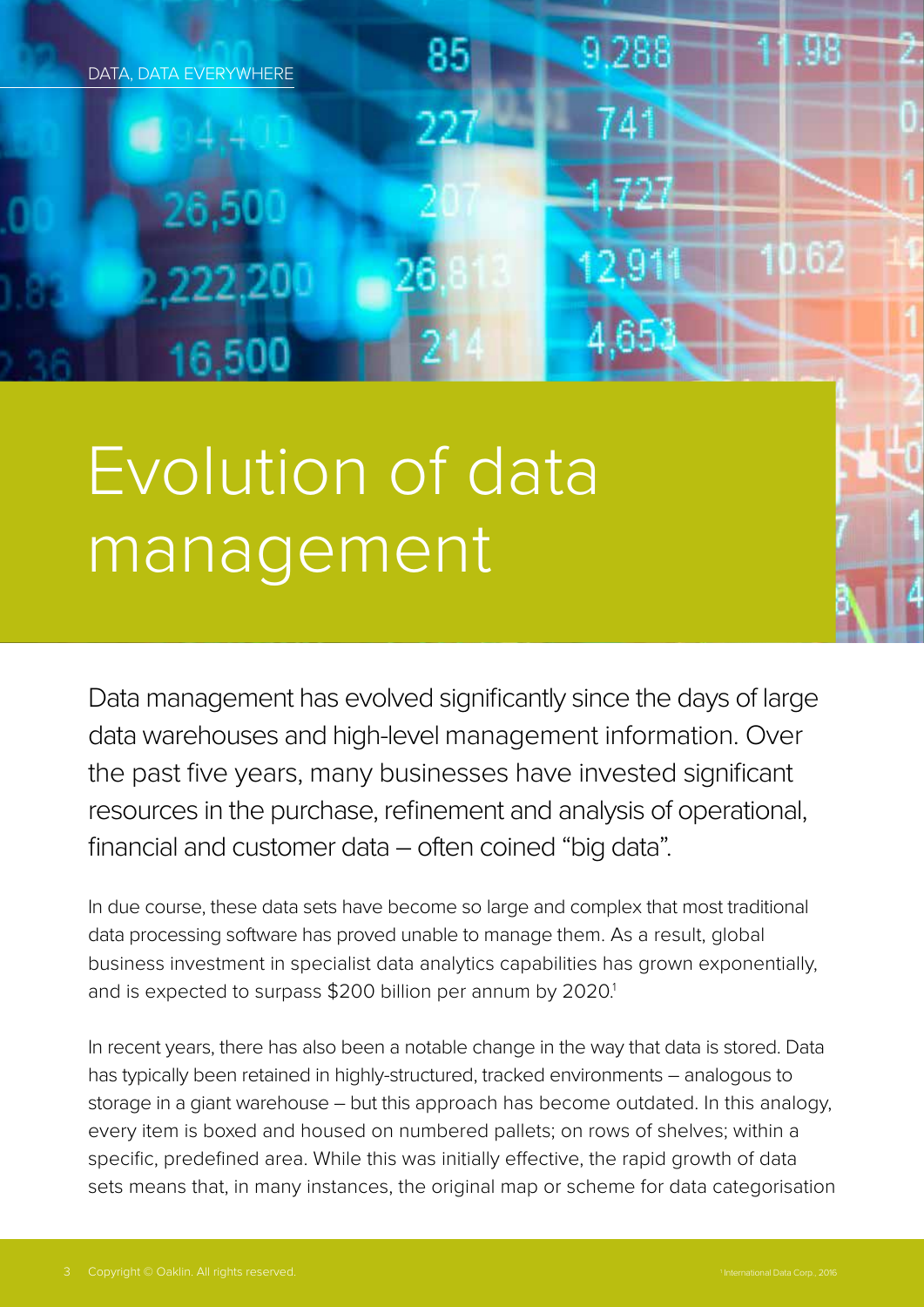

struggles to house new items as they arrive. Some warehouses are also unable to effectively retrieve individual data points having been built for a fixed structure, number and type of items. Thinking has, understandably, moved on…

In modern businesses, data exists in a more unstructured, heterogenous 'pool'. The analogy here is more like a giant lake swarming with life.<sup>2</sup> Each individual element can occupy any area of the lake at any depth; and can swarm, self-organise and move around freely within the disorderly environment. As a result, there are no issues with the volume, diversity or complexity of data within the lake. There is also no overall structure or scheme by which objects are classified and, consequently, no issues with future-proofing. There is also no limit on the way objects can be retrieved from the lake, nor a limit on who or when this can be done.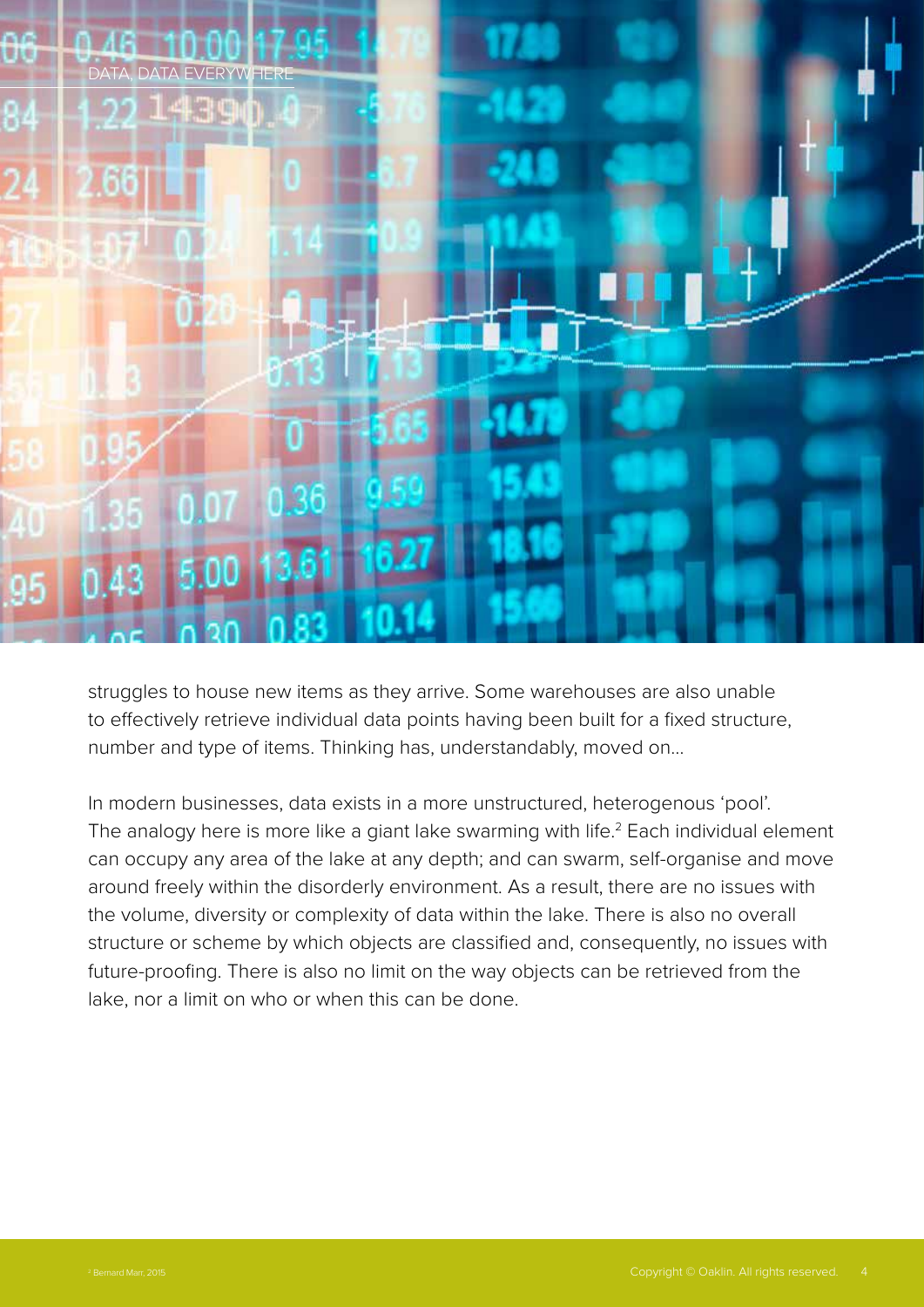### From data swamp to data empowerment

In reality, most organisations exist somewhere in between these two extremes, mired in a dystopian combination of the traditional warehouse and the unstructured lake – more of a data 'swamp'.3

Many are hindered by outdated structures, multiple versions of the truth and technological limitations. How can an organisation use this 'swamp' to extract meaningful information on which to base its decisions? How can the swamp be proactively owned and managed, and not simply left to grow organically?

Faced with these challenges, it's tempting for businesses to purchase sophisticated and expensive software, and to set up a discrete group of skilled individuals to continually analyse the data. While both approaches are valid, before doing this, Oaklin would advise pausing; understanding and agreeing your organisation's data goals; and producing a clear overarching data strategy. This should integrate data management, control, security and governance.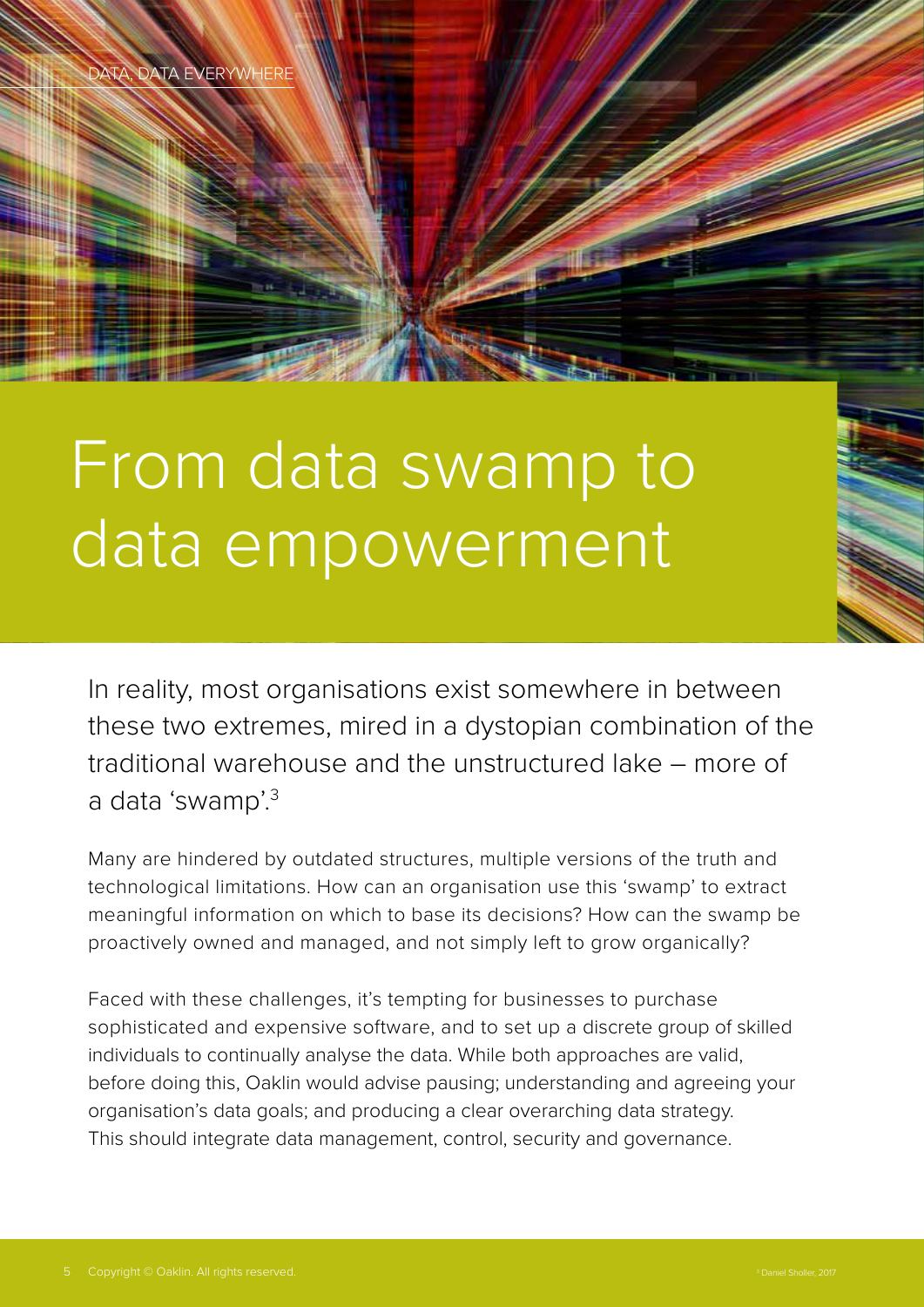### Developing a data strategy for your business is not simply about building a data analytics capability.

Rather, the primary challenge involves the development of an organisation-wide understanding of the role and value of data; and an appreciation of how datadriven insights can help everybody make better, faster decisions. Determining the overall objectives of the strategy – whether increasing market share, improving customer satisfaction or driving business performance improvement – is a key first step. Only then should an organisation invest in building a data analytics capability to empower everybody in the organisation.

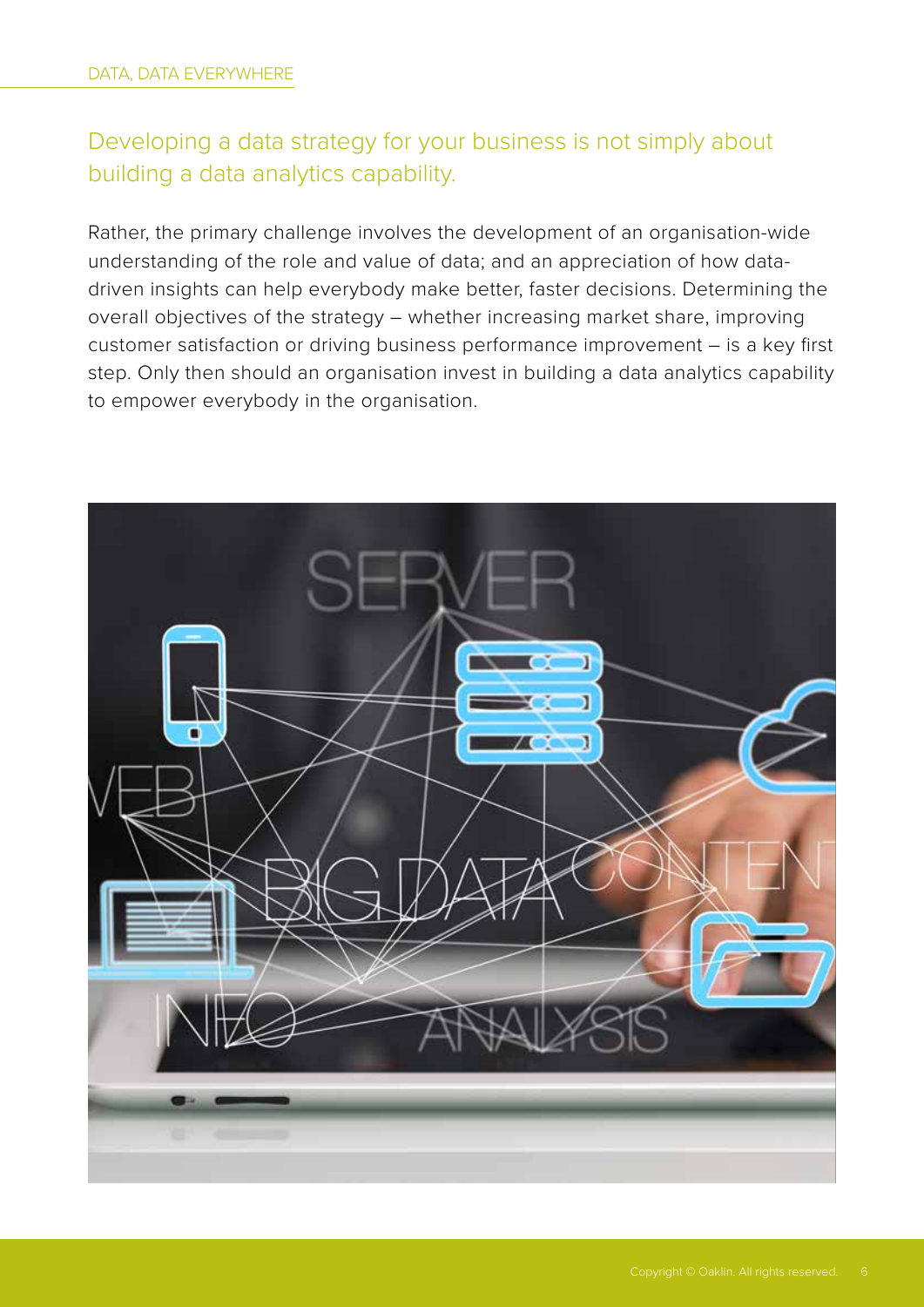### Building a data strategy

### Leadership and cultural change

In our experience, delivering a coherent and implementable data strategy requires a mindset shift across the whole organisation. Indeed, there is a common perception that data analytics is run by a standalone team of boffins sitting on a separate floor in front of screens of data.

This perception is damaging and invariably discourages wider business engagement with data analytics. Without an overarching data strategy which effectively legitimises a Data and Analytics (D&A) function, there is a real risk that insights are fed into organisations in an ad-hoc, siloed and unappreciated way. In these scenarios, the value of data insights is limited and is likely to lead to poor decision-making.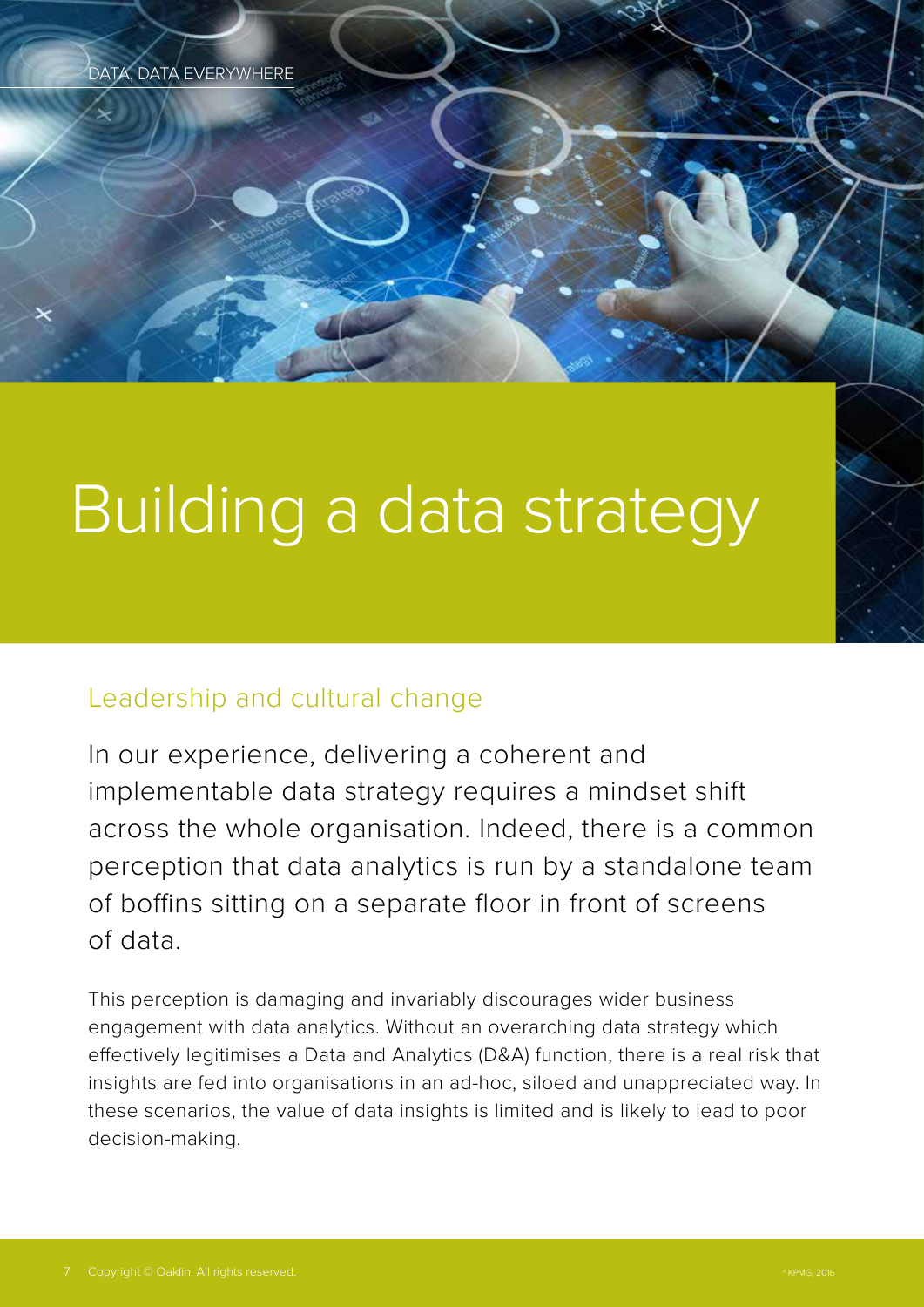Clear leadership is key to stimulating the mindset shift required. Worryingly, a recent survey showed that just 51% of C-level executives are fully behind their business's data strategy.4 Limited change can be achieved without the support and sponsorship of senior leaders who shape the organisational culture. For data insights to have maximum impact, the C-suite needs to create an environment where data is empowering and eradicate perceptions of Orwellian-like "Ministries of Data". This can be achieved via a sustained communication strategy, sponsored by the senior leadership team, which encourages data-empowered decision-making. Leaders are well advised to tackle outdated perceptions and drive a new 'value add' culture via careful choreography and management.

#### Structure the organisation to deliver

To successfully deliver a data strategy and transform an organisational culture, it is important to structure your business in a way that enables data to become foundational to decision-making across all business functions. To do this, business units should have access to, and the capability to execute appropriate data analytics (i.e. from simple to advanced) on, all organisational data. This is likely to be facilitated by a central D&A function.

A central D&A function is responsible for designing an organisation's data architecture, and ensuring sound data governance, data management and data security. It should be seamlessly integrated with consumers of the organisation's data – people who understand the business, its ways of working, its challenges and, ultimately, its customers or end-users. A hub and spoke model – with the D&A function acting as a hub with spokes into individual business units – is typically the most effective way to encourage data empowerment.<sup>5</sup>

A sound organisational structure should also aid the quick delivery of data insights which are typically needed to solve pressing business problems. Insights should, therefore, be available to users wherever and whenever they need them. These insights should be testable and empower users to derive immediate value for effective decision-making, with a clear feedback loop for transparency and accountability purposes.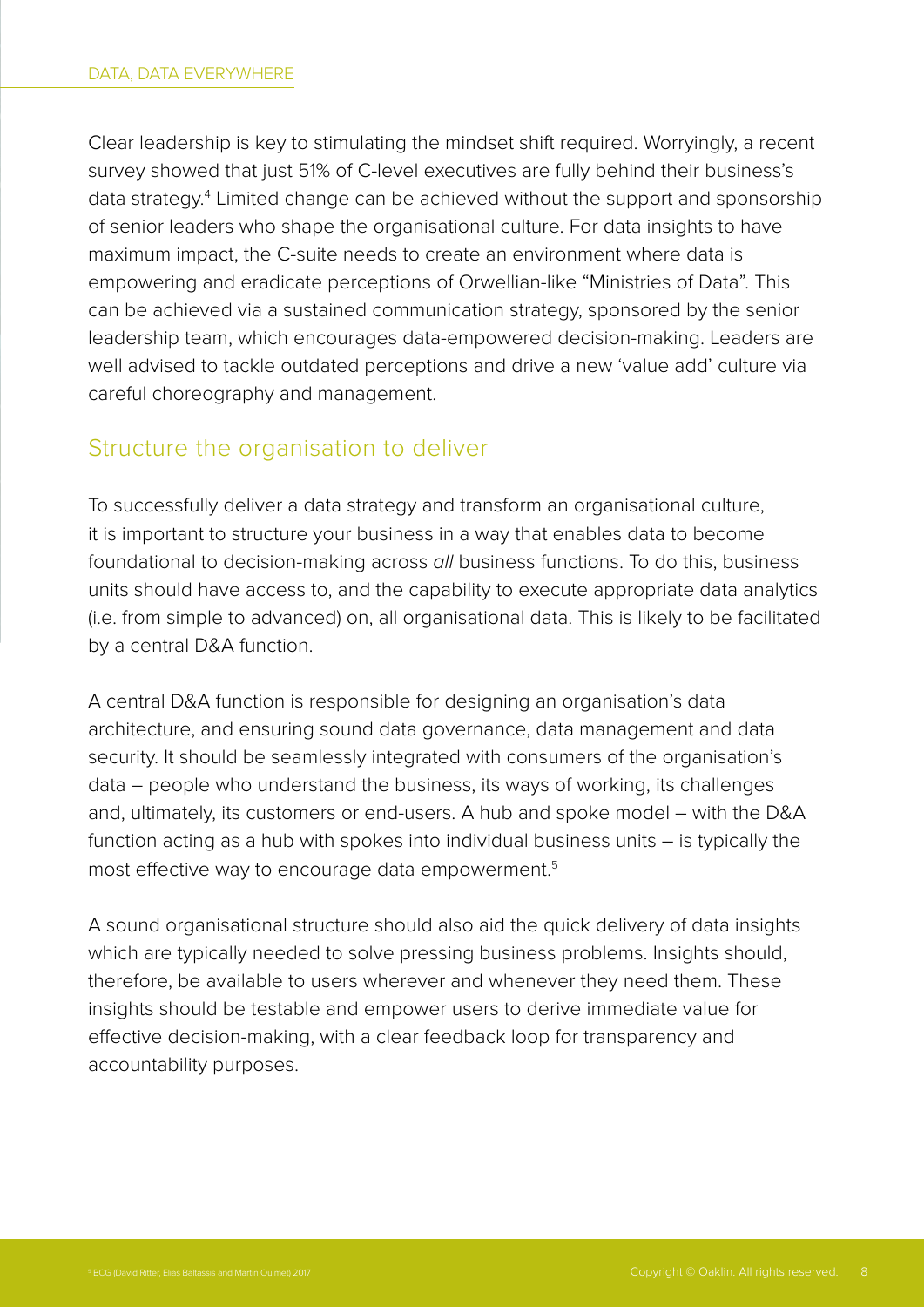# Key principles

Before embarking on a data analytics programme, it is important for businesses to determine their current data maturity level and agree what level of maturity they realistically want (or need) to achieve to advance their wider business strategy. At Oaklin, we have five key data analytics principles which we use to help clients develop a coherent data strategy and drive business performance improvement.

### 1. Leverage appropriate data

Businesses often have more data than they know what to do with. This means that it's easy to feel overwhelmed by the sheer volume of data available, and to become overly concerned about losing or missing certain data to drive key decisions. To avoid drowning in a largely unstructured data 'swamp' and subsequently missing key insights, businesses should identify and prioritise relevant data sets.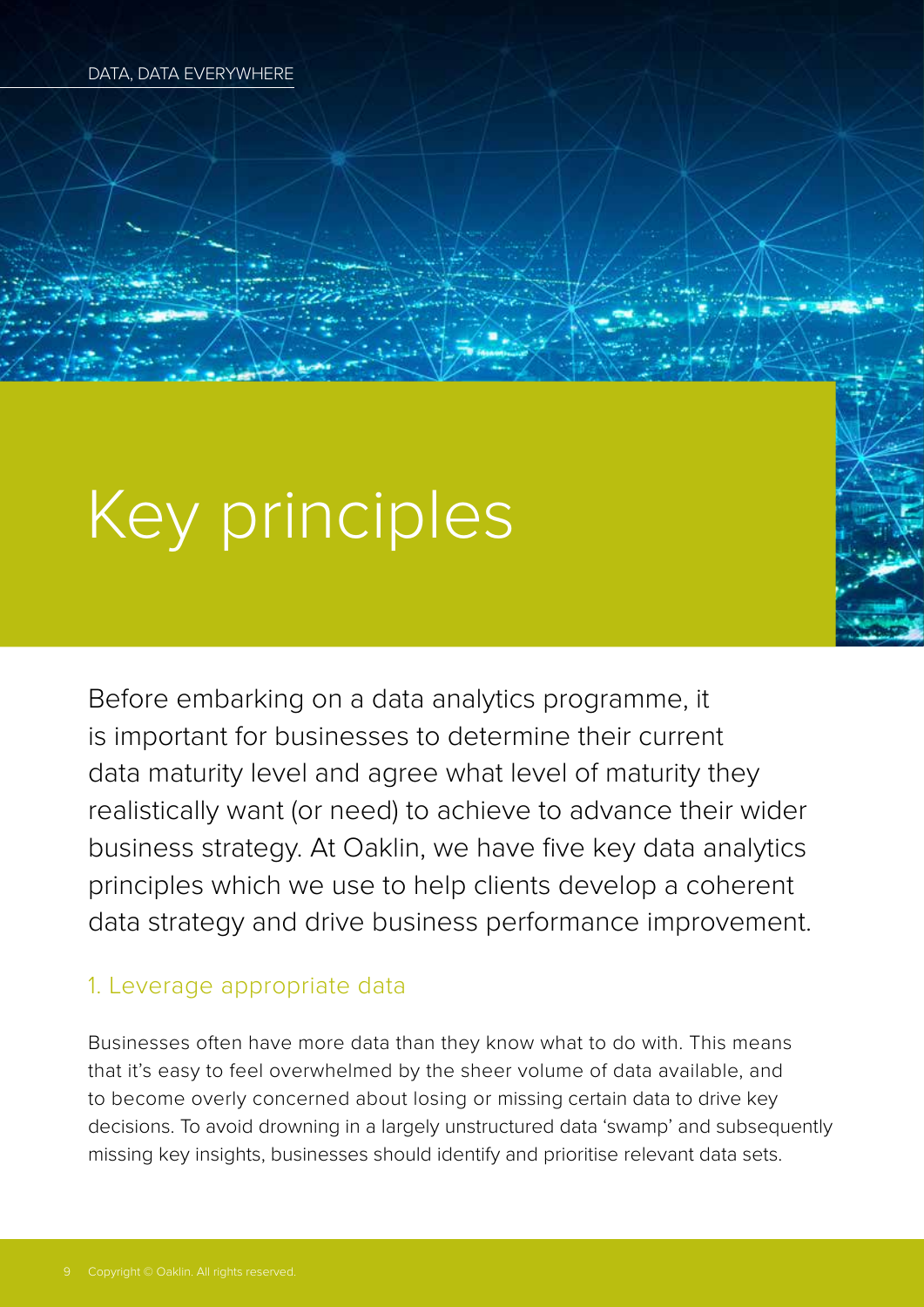

Thinking about what data is available today should be coupled with determining what additional data might be needed tomorrow. Note that you are highly unlikely to need everything

### 2. Develop a single source approach

Unfortunately, it is common for businesses with legacy systems to deal with multiple versions of the truth. At Oaklin, we often encounter situations where time is wasted debating the validity of data rather than investing time in interrogating and analysing data to drive business performance improvement. To help, we recommend adopting a single source data approach; and a top-down governance system. This can help to build confidence in the validity of the data and potentially mitigate inefficient internal challenges. A common data model, with an associated data glossary and data definitions, can also help to align an organisation's understanding.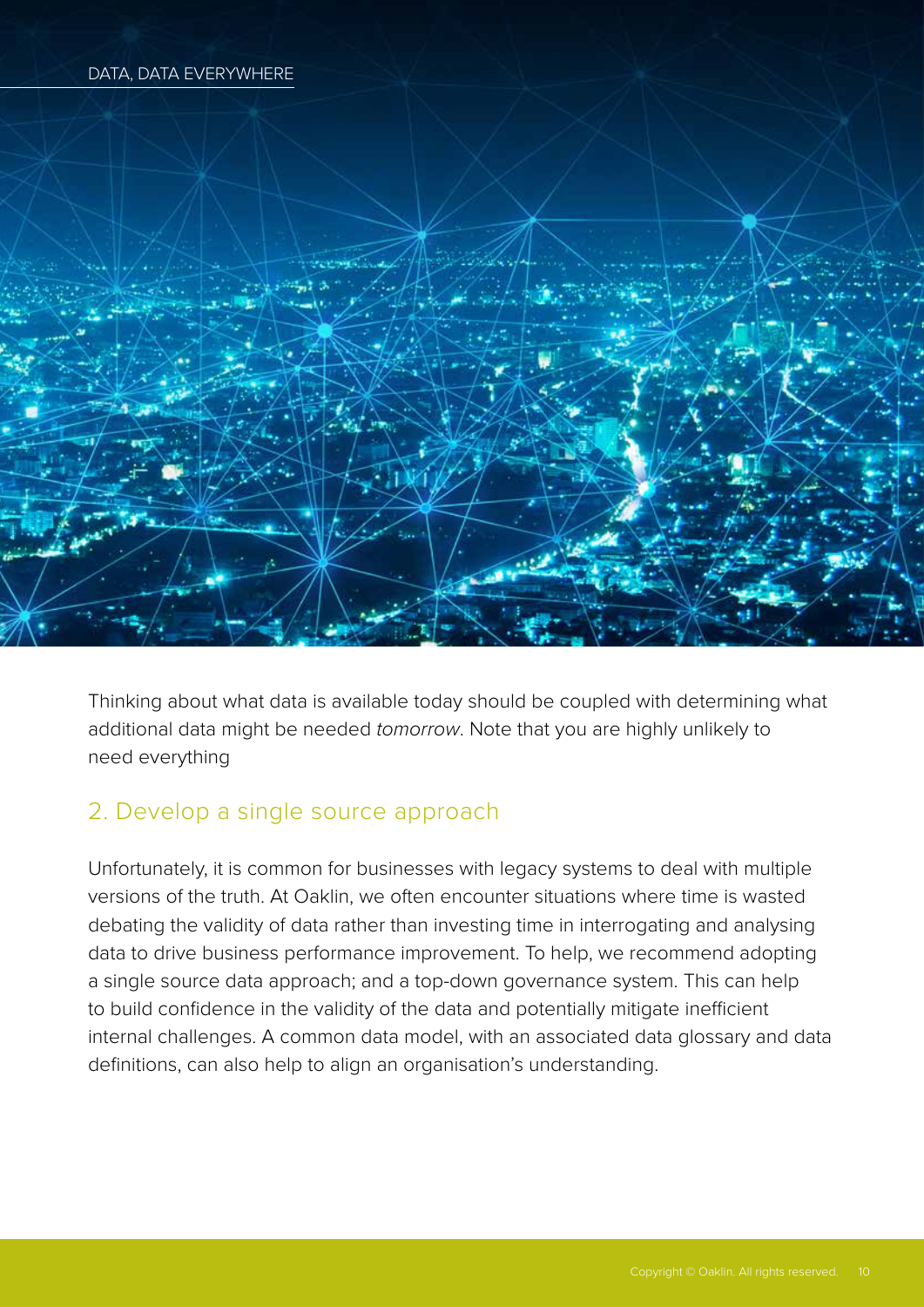#### 3. Empower real-time decision-making

Making common data / data sets available across an organisation in a consistent manner, whenever and wherever required, is key to empowering real-time decision-making. Insights and expertise in your business should not be clustered or concentrated in one area, but should be spread strategically across almost every business function. This will ensure that data can be consistently leveraged in a timely manner, driving ongoing business performance improvement.

### 4. Foster a culture of continuous improvement

Agile organisations recognise that the data which drives today's business benefits may not be the same as the data that drives tomorrow's business benefits. This means that organisations need to develop a culture of continuous improvement. This involves identifying, implementing and measuring data changes throughout the entire organisation, and doing so on a regular, iterative basis. Fostering an environment where ideas are encouraged and leveraged across the entire organisation is critical to long-term success.

### 5. Keep it simple

Although it is important to develop and implement a coherent data strategy, it is tempting to overengineer this strategy and its associated processes and solutions. This is very risky. Instead, you should focus on what you are trying to achieve with data analytics. This reduces the temptation to overcomplicate things. In our experience, leveraging 'quick wins' (i.e. low-cost proofs of concept or data modelling activities) helps to build valuable early engagement, buy-in and momentum. We, therefore, encourage clients to identify and subsequently prioritise scenarios that can be readily modelled and, once complete, demonstrate tangible business performance improvement. Keeping things simple, in a world where personnel can quickly become disillusioned or overwhelmed by the complexity of data and change, is key.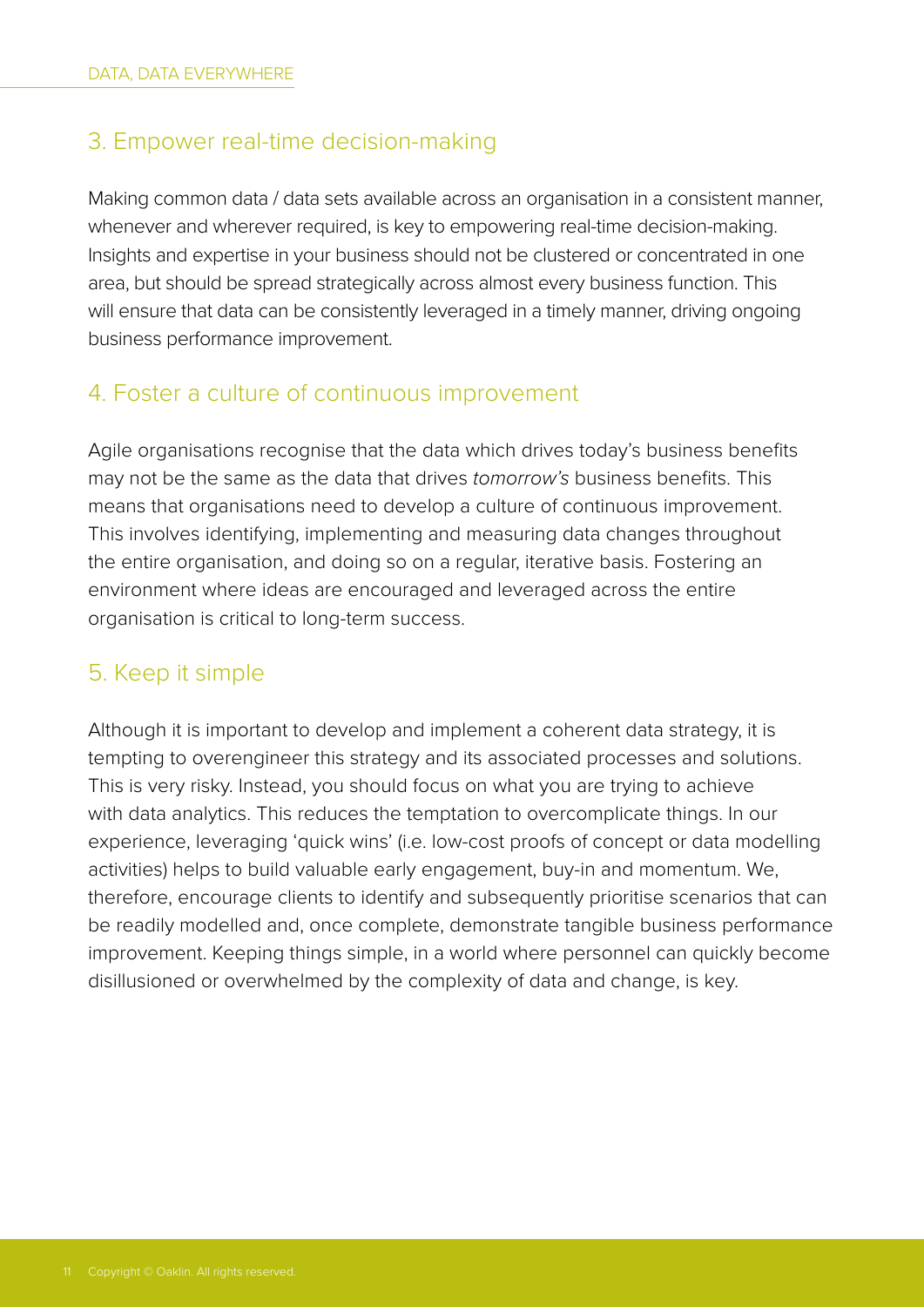5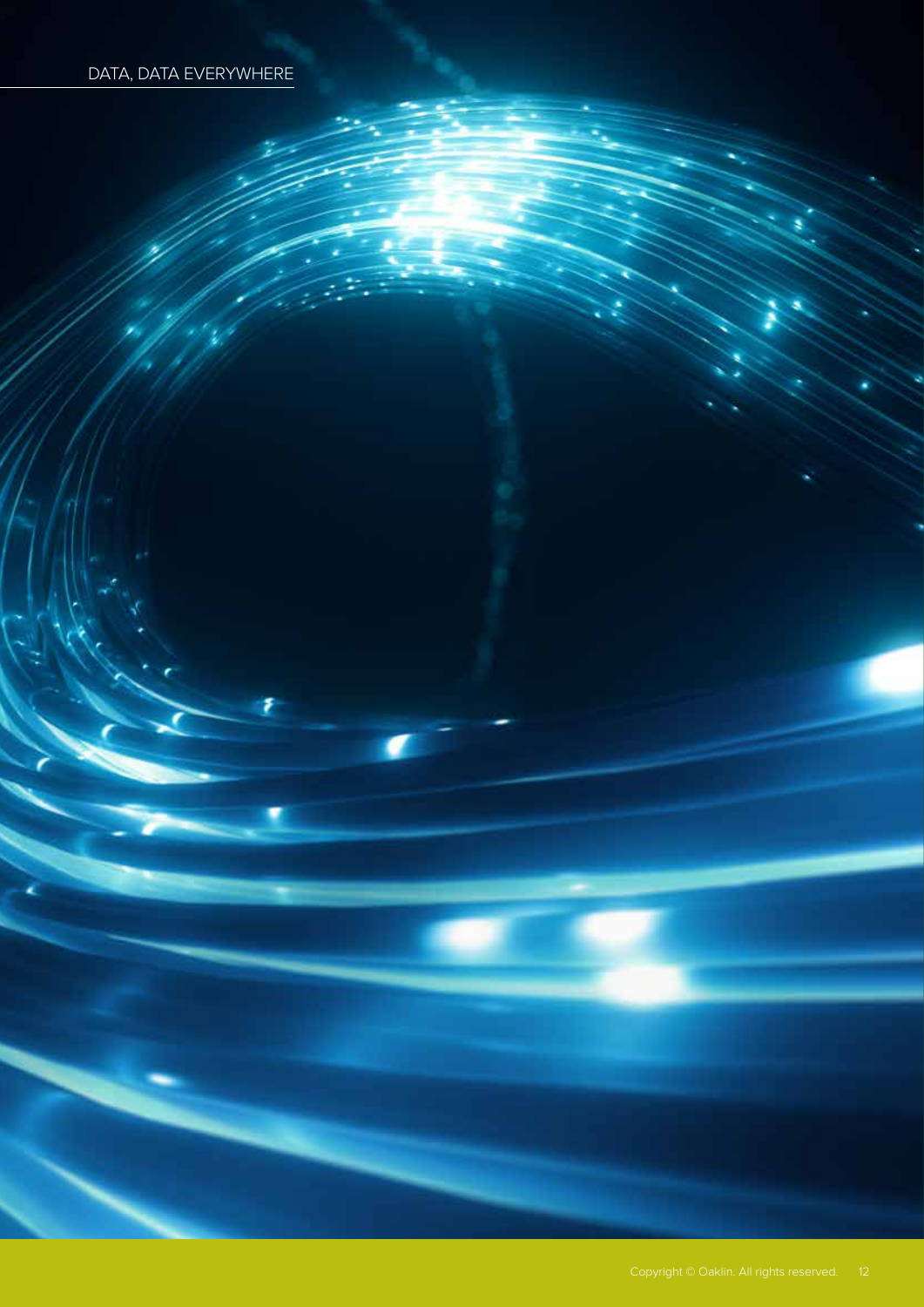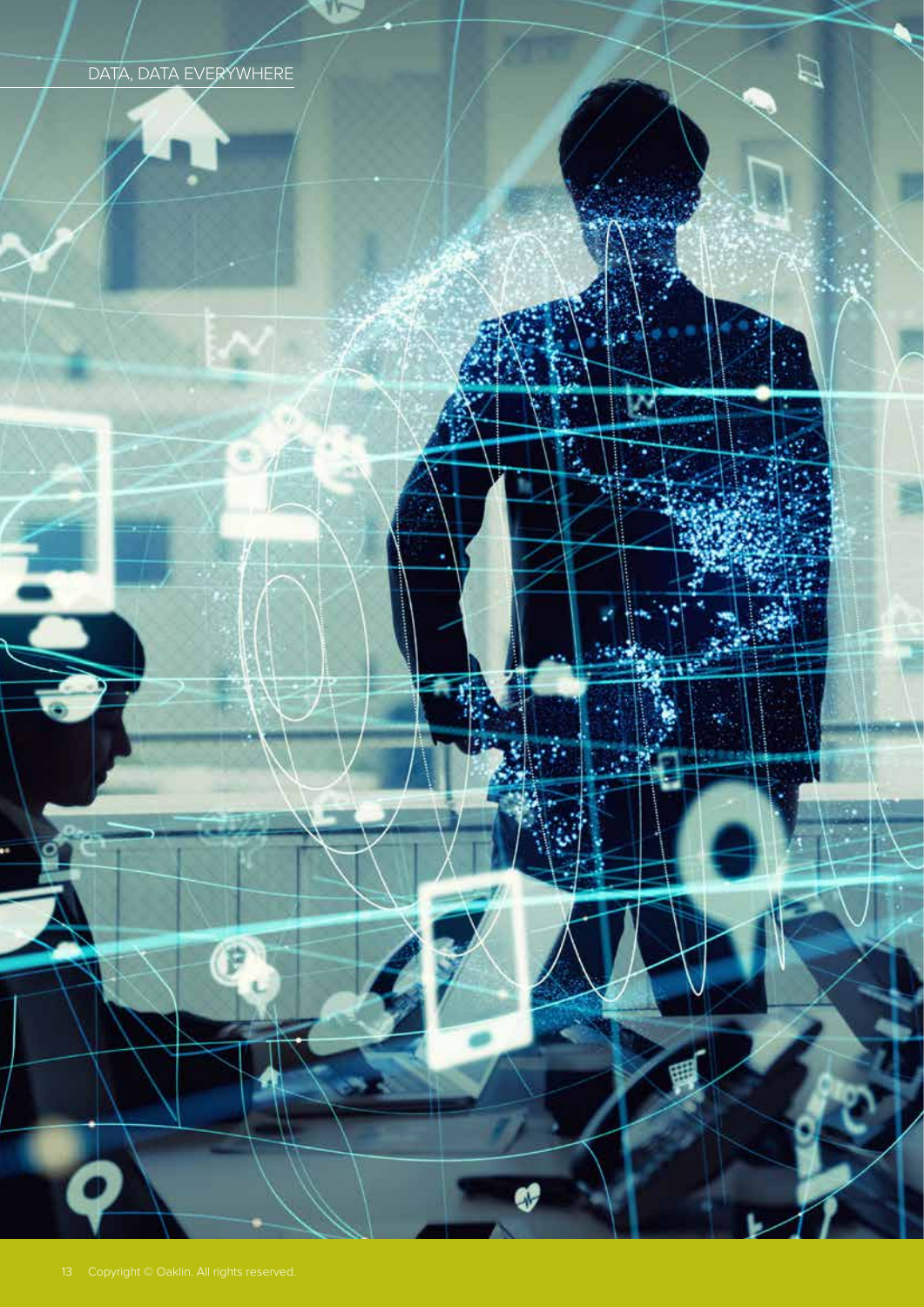### **Conclusion**

For many businesses, establishing a centralised D&A function is a no-brainer due to the range of potential benefits on offer. However, the pressure on C-suite executives to embrace the data revolution often causes organisations to rush into significant investments, without necessarily thinking about what their business wants to achieve using data.

For this reason, at Oaklin, we believe that is essential for all organisations to develop an overarching data strategy which defines how data will be positioned as a foundation for organisation-wide decision-making. This is a pre-requisite for businesses who want to gain competitive advantages from data insights, but often requires a fundamental shift in the mindset of both senior leadership and other management teams.

To achieve meaningful cultural change, data analytics capabilities must be properly defined; widely communicated; and supported by a forward-thinking operating model which empowers users to access data-driven insights anytime, anywhere.

Beyond data insight… data empowerment is key.